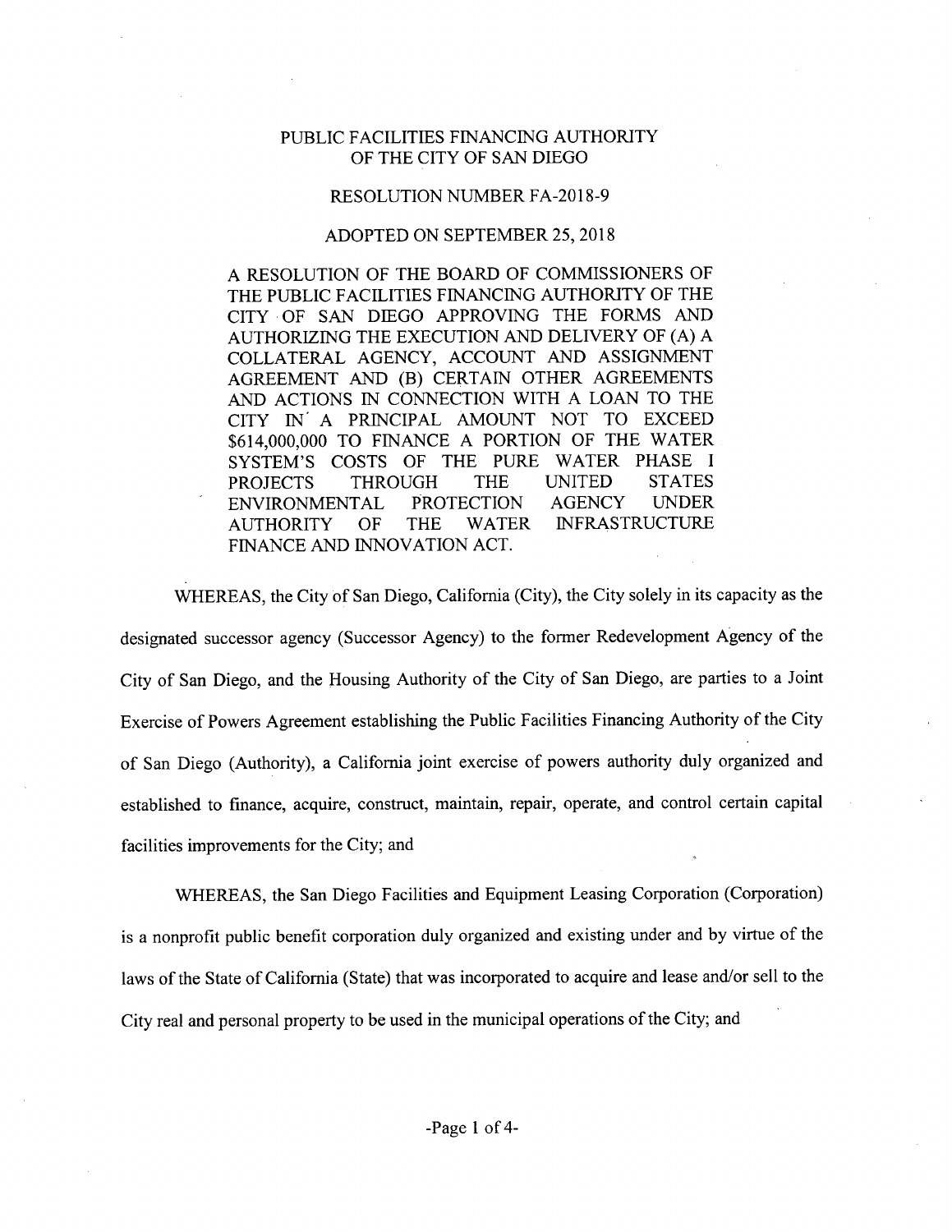WHEREAS, the City has applied to the United States Environmental Protection Agency (EPA) for a loan (WIFIA Loan) of up to \$614 million under the Water Infrastructure Finance and Innovation Act (WIFIA), the proceeds of which will be utilized to assist in financing a portion of the costs of certain capital improvements to the City's water system (Water System) comprising several Pure Water Phase I Projects (Projects); and

WHEREAS, the City has requested the Authority's assistance in effecting the financing ofimprovements to the Water System via the WIFIA Loan; and

WHEREAS, in order to facilitate the financing of improvements to the Water System (including but not limited to, the Projects), the City and the Authority propose to enter into a collateral agency, account and assignment agreement (Collateral Agency Agreement), by and between US Bank National Association, as Collateral Agent (Collateral Agent), the City, the Corporation, the Authority, US Bank National Association, as Trustee (Trustee), the California State Water Resources Control Board and the EPA, among others, under which Collateral Agency Agreement the Collateral Agent will, among other things, administer the application of Net System Revenues for the benefit of holders of various obligations of the City payable therefrom and enforce remedies against the Net System Revenues on behalf of such holders; and

WHEREAS, the Authority is authorized to undertake the actions described in this Resolution pursuant to its Joint Exercise of Powers Agreement and the Constitution and applicable laws of the State; NOW, THEREFORE,

BE IT RESOLVED by the Board of Commissioners of the Public Facilities Financing Authority of the City of San Diego (Board of Commissioners), as follows: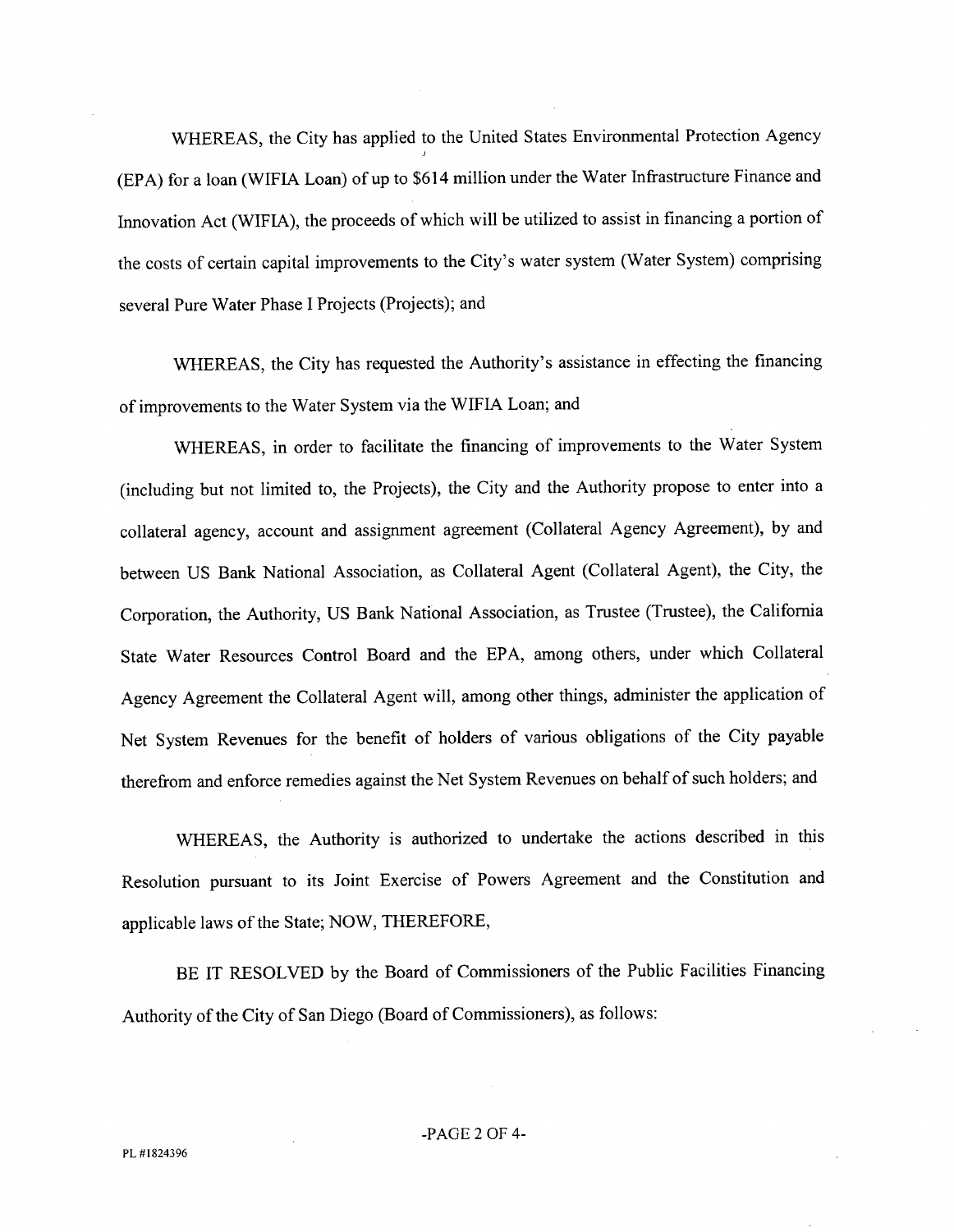Section 1. The Board of Commissioners hereby finds and determines that the statements set forth above in the recitals to this Resolution are true and correct.

Section 2. The form and content of the form of Collateral Agency Agreement submitted to this meeting, a copy of which Collateral Agency Agreement is on file in the office of the Office of the Secretary of the Authority (Secretary) and submitted to this meeting, is hereby approved. The Chair and Vice-Chair of the Board of Commissioners of the Authority (each, an Authorized Officer) and each of them, acting alone, are hereby authorized and directed, for and in the name and on behalf of the Authority, to execute and deliver the Collateral Agency Agreement in substantially the form submitted to this meeting, with such additions, changes and amendments thereto as any Authorized Signatory shall determine are necessary or desirable and approve as being in the best interests of the Authority, and as approved as to form by the City Attorney of the City of San Diego (City Attorney), as counsel to the Authority, or her specified designee, and with such other changes that may be required or requested by outside loan counsel related to the WfFIA Loan (Loan Counsel), such approval to be conclusively evidenced by the execution and delivery thereof

Section 3. The Authorized Officers, and each of them, acting alone, are hereby authorized and directed to take all actions and execute any and all documents necessary or advisable to in order to order to consummate, carry out, give effect to and comply with the terms and intent of this Resolution and the consummation of the transactions contemplated hereby. Any actions heretofore taken by such officers in furtherance of any of the transactions authorized herein are hereby ratified, confirmed, and approved.

Section 4. The Authorized Officers, and each of them, acting alone, are hereby authorized and directed, for and in the name of and on behalf of the Authority, to do any and all